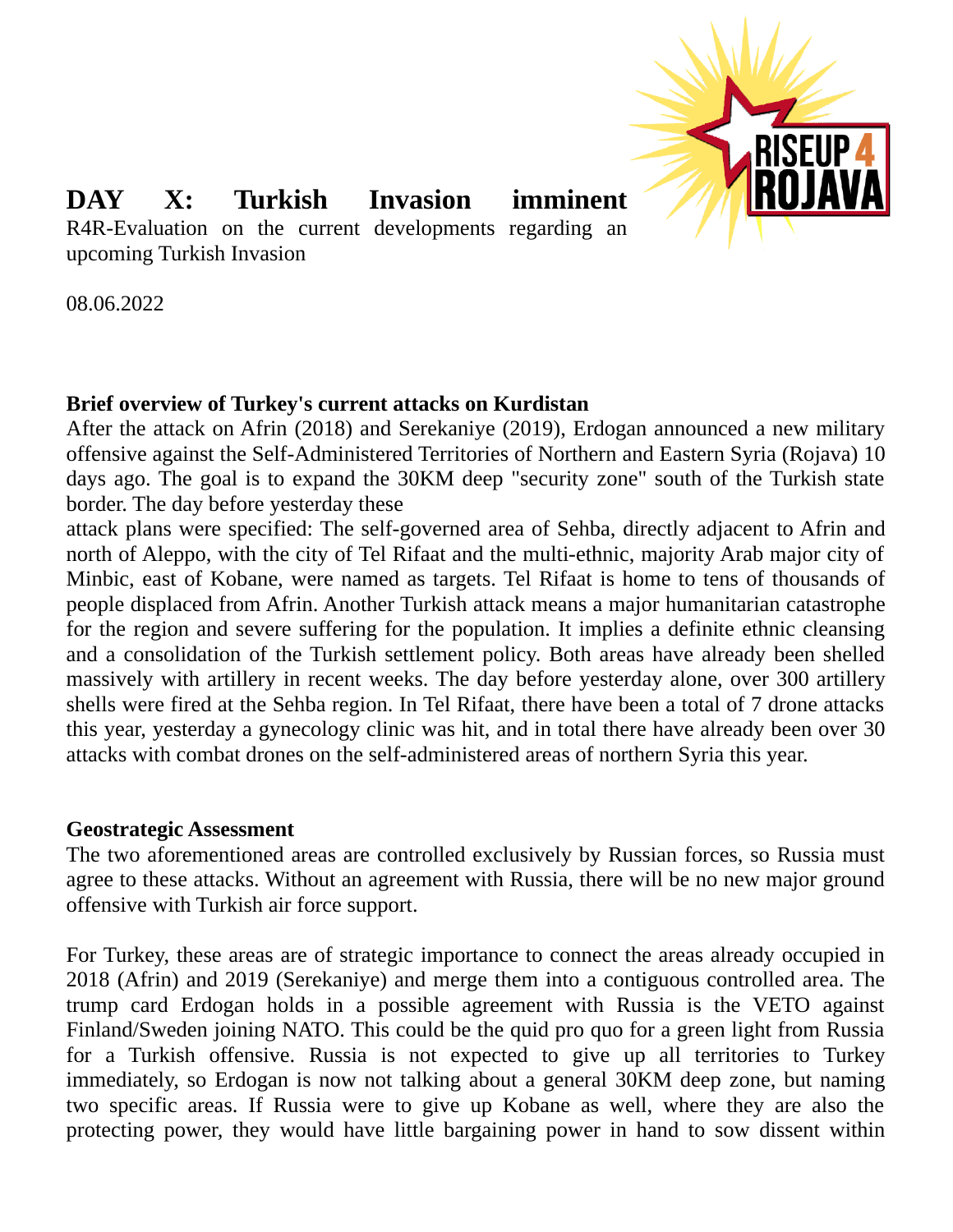NATO later. The question, however, is not if, but when the Turkish army's renewed major offensive will begin. In the long term, Erdogan wants to occupy the entire border strip with Turkey in northern Syria. It remains to be seen how the U.S., as another protective power in Rojava (eastern areas) will behave. Yesterday, the U.S. Ambassador to Turkey and the U.S. Secretary of State Blinken made it exceptionally clear that they reject a renewed Turkish offensive in northern Syria. This shows that they fear a deal between Turkey and Russia and are concerned about the benefits to Russia. Perhaps they will position themselves to offer Erdogan parts of the areas they control east of Til Temir as a protective force to prevent a deal with Russia with Turkey. Turkey is increasingly and confidently representing its own interests as a major power in the Middle East. Military successes in Libya, Syria, Iraq, and Mount Karabakh have made Erdogan a factor in his own right in the region and beyond. Turkey has become a drone power. The Turkish-made TB2 drone has been a key contributor to the difficult course of the war from Russia's perspective in Ukraine. And Erdogan needs this renewed war for domestic political purposes:

Inflation remains high, the lira weak, the economy in deep crisis. Elections are coming up in Turkey. With a renewed offensive on northern Syria and the accompanying nationalist mobilization, Erdogan is trying to unify Turkey and rally behind him. War for votes, securing rule through brutal repression and occupation of foreign lands. Since April 2022, the Turkish army has been attacking the Kurdish guerrilla areas, the so-called Medya defense areas, in northern Iraq/Southern Kurdistan with aircraft, drones, helicopters, howitzers and dropping ground troops in violation of international law. Despite the massive deployment of forces and the use of banned chemical weapons, the Turkish army is making slow progress against the guerrillas, who are well prepared with mountain positions, and there are casualties on the side of the Turkish army. Erdogan therefore urgently needs a success in the war against the greatest democratic threat to his rule: the Kurdish liberation, women's and democracy movements.

The contradictions between the imperial superpowers Russia and the USA (NATO) are also an opportunity for Rojava to gain diplomatic leeway. The self-government of Rojava has now addressed the world public with its own proposals, which have so far met with little media response. The self-government has proposed a security compromise and the deployment of peacekeeping forces to northern Syria.

#### **Military Assessment**

Turkish preparations for war are likely mostly complete. This will be the first Turkish offensive that does not originate on Turkish soil. Neither Sehba nor Minbic directly border Turkish territory. In Sehba, the SDF has been preparing for war for years; it should be well prepared. The area is very hilly. Minbic is a large city with many tall buildings and the SDF are battle-hardened in house-to-house combat in Minbic, through the urban battle against IS in 2016. Turkey has never attacked such a large city in Rojava. The SDF will certainly be ready to defend Rojava sacrificially against another large-scale attack.